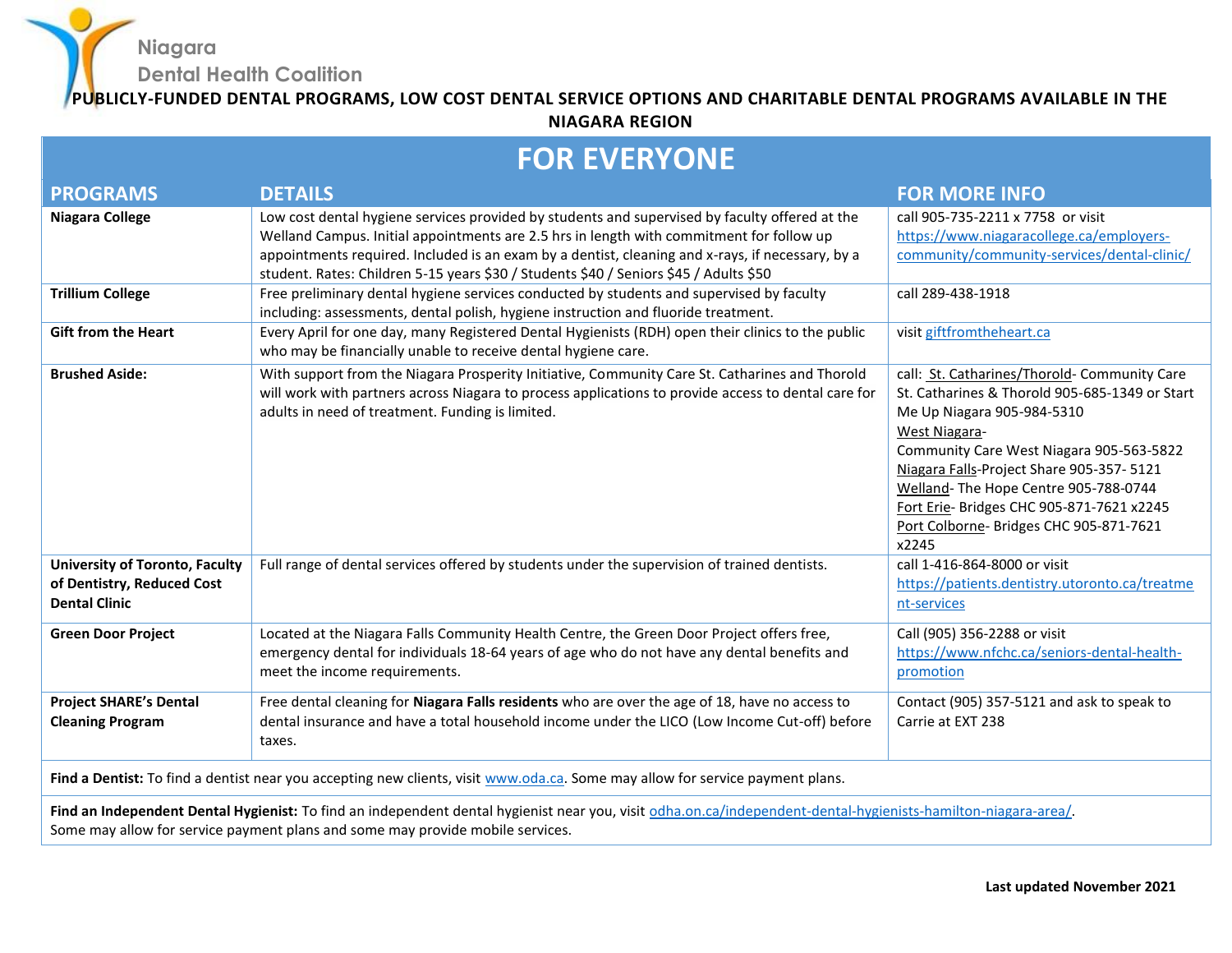## **PUBLICLY-FUNDED DENTAL PROGRAMS, LOW COST DENTAL SERVICE OPTIONS AND CHARITABLE DENTAL PROGRAMS AVAILABLE IN THE NIAGARA REGION**

| <b>FOR WHO</b>                   | <b>DETAILS</b>                                                                                                                                                                                                | <b>FOR MORE INFO</b>                           |
|----------------------------------|---------------------------------------------------------------------------------------------------------------------------------------------------------------------------------------------------------------|------------------------------------------------|
| <b>FIRST NATIONS &amp; INUIT</b> | Health Canada provides eligible First Nations and Inuit people with a specified range of dental services<br>not covered through private insurance plans or provincial/territorial health and social programs. | call 1-800-640-0642                            |
| <b>VETERANS</b>                  | Health Canada provides coverage for basic dental care and some pre-authorized comprehensive                                                                                                                   | call 1-866-522-2122                            |
|                                  | dental services.                                                                                                                                                                                              | or visit veterans.gc.ca/                       |
| <b>ALL FRANCOPHONES</b>          | Centre de santé communautaire Hamilton/Niagara offers dental services to French speaking<br>residents without dental insurance. Services include: include dental hygiene exams, cleanings, fluoride           | call 905-734-1141                              |
|                                  | treatments, pit/fissure sealants, and oral hygiene instructions.                                                                                                                                              | or 1-866-885-5947                              |
| <b>CHILDREN AND YOUTH 17</b>     | Healthy Smiles Ontario (HSO) HSO is a publicly funded program that pays the cost of dental services                                                                                                           | • Visit ontario.ca/healthysmiles               |
| <b>AND UNDER</b>                 | including urgent and emergency dental issues.                                                                                                                                                                 | • Call Service Ontario INFOline at 1-844-296-  |
|                                  | • Your family must meet the income eligibility requirements                                                                                                                                                   | 6306 (TTY toll-free at 1-800-387-5559)         |
|                                  | . Your household is automatically enrolled in the program if you or your child receives benefits                                                                                                              | · Call Niagara Region Public Health Dental     |
|                                  | through OW, Temporary Care Assistance, ODSP and Assistance for Children with Severe Disabilities.                                                                                                             | Health Line at 905-688-8248 or 1-888-505-      |
|                                  |                                                                                                                                                                                                               | 6074 ext.7399 or visit niagararegion.ca        |
|                                  | Preventive Dental Clinics (birth - 17 years of age only) - Niagara Region Public Health                                                                                                                       | call 905-688-8248 or                           |
|                                  | • Provides free dental services such as cleanings, fluoride and dental sealants                                                                                                                               | 1-888-505-6074 ext.7399                        |
| <b>ADULT RECIPIENTS of</b>       | Adult recipients and their spouse are entitled to Disability Health Benefit basic dental services,                                                                                                            | Talk to your Case Manager, or call your local  |
| <b>ONTARIO DISABILITY</b>        | including preventive and restorative work. If you are no longer eligible for the ODSP because your                                                                                                            | ODSP office at 905-688-3022 for more           |
| <b>SUPPORT PROGRAM</b>           | income is too high, and you and your family have high health costs, you and your family may be                                                                                                                | information.                                   |
| (ODSP)                           | eligible for Extended Health Benefits. If you are leaving ODSP for paid work, and you do not have<br>comparable health coverage from your employer, you and your family may be eligible for the               |                                                |
|                                  | <b>Transitional Health Benefit.</b>                                                                                                                                                                           |                                                |
| <b>ADULT RECIPIENTS of</b>       | Eligible adult recipients and their spouse can receive discretionary dental benefits for emergency                                                                                                            | Talk to your Case Manager by calling           |
| <b>ONTARIO WORKS (OW)</b>        | dental work. If you are experiencing dental health issues that pose a significant risk to your health and                                                                                                     | 905-984-6900.                                  |
|                                  | are requesting costs which exceed the approved maximums of the Adult Emergency Dental Program,                                                                                                                |                                                |
|                                  | a further review may be requested to determine eligibility for additional coverage. You will need to be                                                                                                       |                                                |
|                                  | assessed by your dentist, bring a predetermination (treatment plan) regarding the circumstances and                                                                                                           |                                                |
|                                  | risk to health to your Case Manager for consideration. If you have started working, or have increased                                                                                                         |                                                |
|                                  | earnings and are no longer eligible for assistance, you still qualify for health related discretionary                                                                                                        |                                                |
| <b>SENIORS: ONTARIO</b>          | benefits for six months.<br>Government funded dental care program that provides free, routine dental services for low income                                                                                  | https://www.ontario.ca/page/dental-care-       |
| <b>SENIOR DENTAL CARE</b>        | seniors. Program requirements include being 65 or older, an Ontario resident, having an annual net                                                                                                            | low-income-seniors                             |
| <b>PROGRAM (OSDCP)</b>           | income of \$22,200 or less for a single individual and \$37,100 or less for a couple and have access to no                                                                                                    | Contact your local community health centre.    |
|                                  | other dental benefits.                                                                                                                                                                                        | Fort Erie/Port Colborne/ Wainfleet: (905) 871- |
|                                  |                                                                                                                                                                                                               | 7621 x2245                                     |
|                                  |                                                                                                                                                                                                               | Niagara Falls: (905) 356-2288                  |
|                                  |                                                                                                                                                                                                               | St. Catharines: (905) 688-2558 x248            |
|                                  |                                                                                                                                                                                                               | Welland: (905) 734-1141 x2405                  |

**Last updated November 2021**